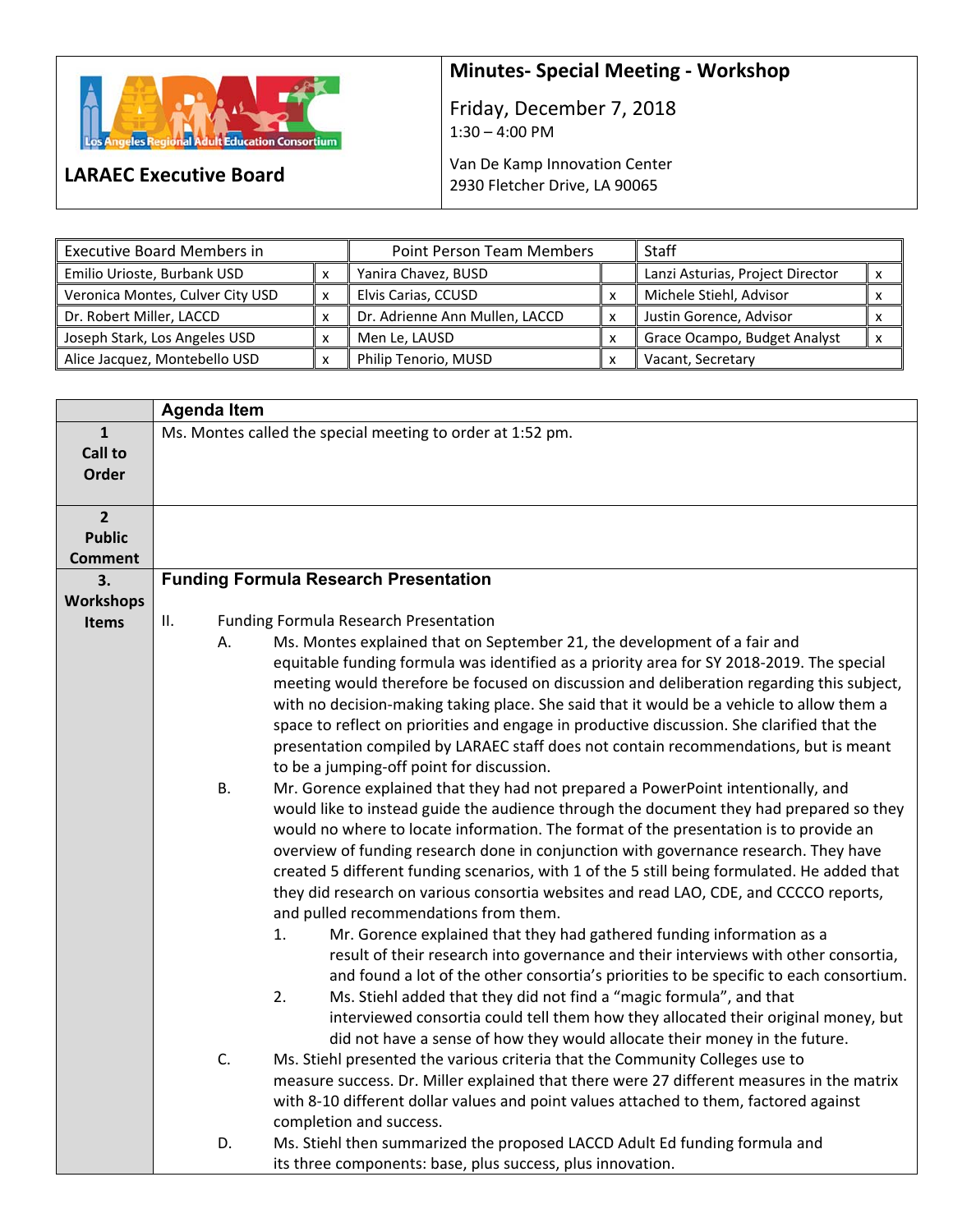|    | 1.<br>Dr. Mullen explained that the first three years they had the grant, money<br>was distributed equally amongst the three components, but this year it would be                                                                                            |
|----|---------------------------------------------------------------------------------------------------------------------------------------------------------------------------------------------------------------------------------------------------------------|
|    | based on the new funding formula. Success is 60% of the total hours needed to<br>complete a course.                                                                                                                                                           |
| Ε. | Ms. Stiehl explained that the Point Person Team had questions about definitions                                                                                                                                                                               |
|    | and formatting after they shared the document with them, so the next few pages of the<br>packet included definitions essential to understanding the funding formula discussion and                                                                            |
|    | provide context for debate. She then discussed the issues they addressed in formulating                                                                                                                                                                       |
|    | the definitions and explained that they have prepared spreadsheets for each hypothetical<br>funding scenario, and that they used enrollment data from TE for them. She also explained                                                                         |
|    | the color-coding scheme for the spreadsheets: green for cells with variable data, gold for                                                                                                                                                                    |
| F. | cells with totals highlighted, and white for calculated cells.<br>Ms. Stiehl explained the features of Simulation 1, the first spreadsheet. She                                                                                                               |
|    | pointed out the LARAEC office off-the-top portion, plus the Potential Staff Increase field,                                                                                                                                                                   |
|    | and confirmed that AEP statewide got a Cost of Living Adjustment increase of about 4%.<br>Mr. Stark thanked Ms. Stiehl and Mr. Gorence for the presentation, and<br>1.                                                                                        |
|    | added that they should be looking at sustainability and growth.                                                                                                                                                                                               |
| G. | Ms. Stiehl and Mr. Gorence described the second scenario/spreadsheet and<br>funding formula proposal, explaining that it distinguishes between students who are just                                                                                          |
|    | enrolled, and those who have 12 hours of credit. There is still the same LACCD figure at the                                                                                                                                                                  |
|    | bottom, and the same LARAEC office potential staff increase. She explained that the<br>formulas the first two formulas come out very similar.                                                                                                                 |
| Η. | Ms. Stiehl and Mr. Gorence explained the third scenario and spreadsheet, termed                                                                                                                                                                               |
|    | "Qualified Enrollment". They noticed that most of the content on the left side of the<br>spreadsheet is the same, except it does not use the TE 12-Hour number. They also have                                                                                |
|    | equity indicators in order to break the formula out by base equity and success following                                                                                                                                                                      |
|    | the Community College idea.                                                                                                                                                                                                                                   |
|    | They explained that some of the limitations in the model is that there are a<br>1.<br>lot of moving parts in this scenario, and it does not provide funding for innovations<br>and new programs, and does not consider other funding sources. They would need |
|    | to effectively capture data points, and if recalculated annually, it may cause                                                                                                                                                                                |
|    | instability in funding levels, which could create huge problems.                                                                                                                                                                                              |
| I. | Ms. Stiehl and Mr. Gorence explained the fourth scenario and spreadsheet,                                                                                                                                                                                     |
|    | which basically removes equity and replaces it with innovation.<br>They would need to formulate innovation measures, and there are many<br>1.                                                                                                                 |
|    | different ways of talking about innovation; some of it is past accomplishments,                                                                                                                                                                               |
|    | some new ideas, and some is asking for money to try out ideas. Ms. Stiehl added                                                                                                                                                                               |
|    | that in Dr. Mullen's school's case, innovation is measured by getting a curriculum<br>passed as an innovation point, and Dr. Mullen clarified, that that is only at district                                                                                  |
|    | level when approved by the board of trustees. She further explained the conditions                                                                                                                                                                            |
|    | on the approval of such a curriculum, in that it has to have merit and relevance.                                                                                                                                                                             |
|    | 2.<br>Dr. Miller added that every dollar LACCD invests is going to be measured<br>by the output, and Mr. Stark added that to some degree, he believes they are all                                                                                            |
|    | having similar conversations. At LAUSD, they are looking at that as well, and talking                                                                                                                                                                         |
|    | about defining gold standards for certain programs such as CTE. Mr. Gorence<br>added that if there is money for innovation, they need to think about what will                                                                                                |
|    | happen if the number of innovations increases due to the success of innovation<br>projects.                                                                                                                                                                   |
| J. | Ms. Stiehl explained the still-in-progress fifth scenario, and the fifth spreadsheet                                                                                                                                                                          |
|    | which summarizes WIOA, Perkins, and Strong Workforce funding. She said that if the board<br>would like to provide them with direction on any of these aspects, they would be happy to                                                                         |

explore them.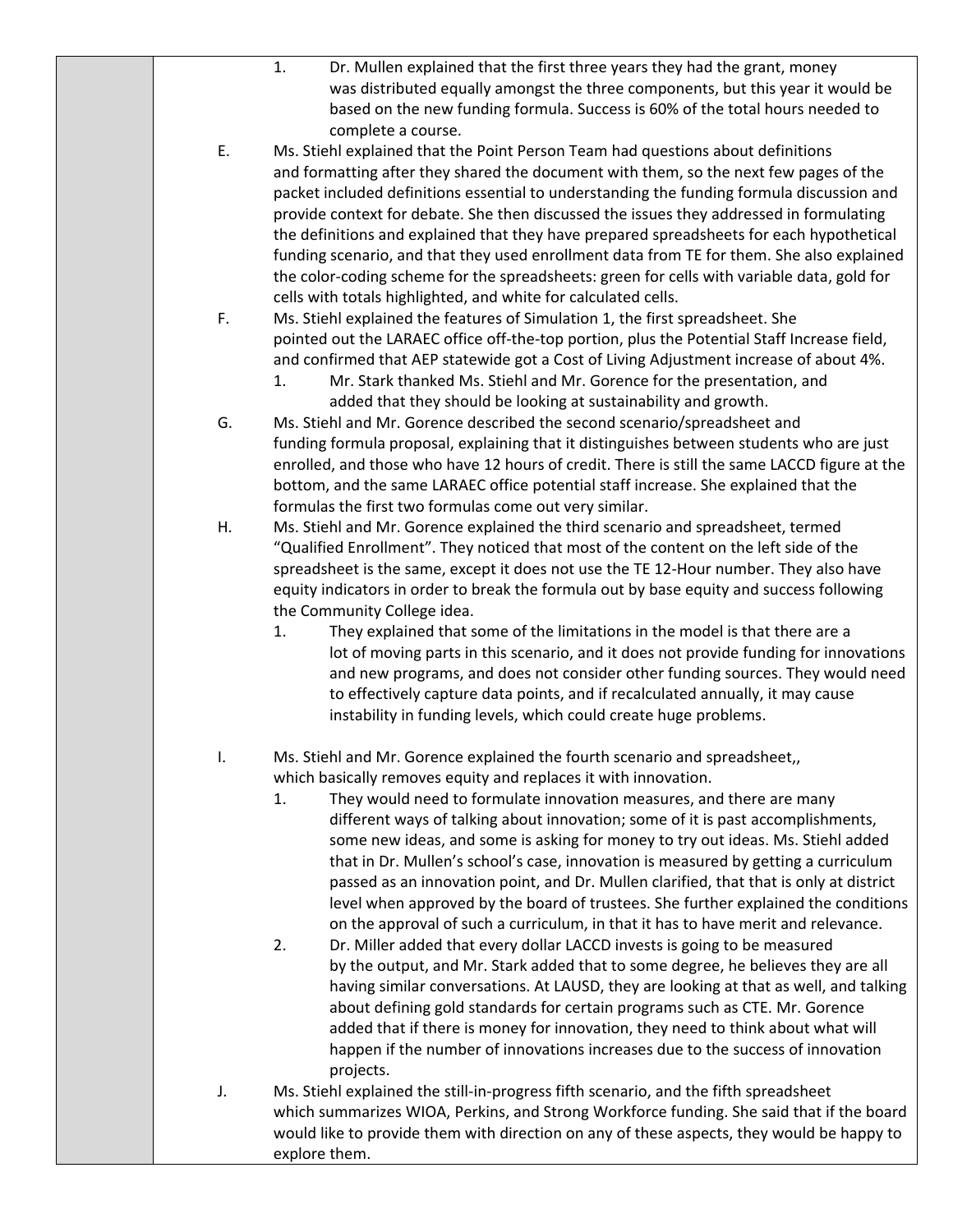| К.                | 1.<br>Mr. Gorence explained that they would like to get ideas from the executive<br>board and the Point Persons Team that they think are important, and so Mr.<br>Gorence and Ms. Stiehl created categories of ideas for them to think how<br>important each thing was, essentially creating guiding principles for what is<br>important as a priority, and how to measure those priorities. She added that the<br>ideas were from the words of the executive team and point persons.<br>Ms. Stiehl and Mr. Gorence went through the various categories of<br>ideas/priorities such as future money distribution, staffing and central support, data<br>confidence, future re-evaluation of targets/measures, etc. Mr. Gorence explained that<br>perhaps due to the time crunch, something simple could be created funding- or measure-<br>wise this year, then as data is accumulated and catches up, they move on to something<br>more complex.                         |
|-------------------|---------------------------------------------------------------------------------------------------------------------------------------------------------------------------------------------------------------------------------------------------------------------------------------------------------------------------------------------------------------------------------------------------------------------------------------------------------------------------------------------------------------------------------------------------------------------------------------------------------------------------------------------------------------------------------------------------------------------------------------------------------------------------------------------------------------------------------------------------------------------------------------------------------------------------------------------------------------------------|
| L.                | Ms. Montes thanked Ms. Stiehl, Mr. Gorence, and Mr. Asturias for their work, and<br>suggested that they have a ten-minute bouncing-off session by separating into groups and<br>sharing with their partners what is most appealing to them from the presentation, and<br>their primary concerns or considerations with what they heard.                                                                                                                                                                                                                                                                                                                                                                                                                                                                                                                                                                                                                                   |
| <b>Discussion</b> |                                                                                                                                                                                                                                                                                                                                                                                                                                                                                                                                                                                                                                                                                                                                                                                                                                                                                                                                                                           |
| А.                | Mr. Urioste began by complimenting the quality and insightfulness of the<br>presentation, emphasizing that he believed equity is a consideration of utmost importance<br>due to the diversity of their consortium. Mr. Stark added that he thought Ms. Stiehl and<br>Mr. Gorence did a good job of capturing the conversation and crystallizing the core points.<br>He added that for the first time he thinks he can remember, they are having a conversation<br>in adult education really calling out that they cannot have a one size fits all approach given<br>their diversity of students. He would like to look at these issues in a way that will drive<br>greater collaboration, and to figure out in terms of funding how they get resources to<br>whoever is doing certain things well the best.<br>A stakeholder teacher thought that they should be coming to the city or<br>1.<br>county or workforce as one partner/conglomerate under LARAEC, which could |
|                   | have a huge impact.<br>2.<br>Dr. Miller said that he agreed with Mr. Stark, and saying that he gleaned<br>from the presentation that the community college formula is so different from K12<br>districts'. He emphasized that their system is now very completion/success<br>focused, and he described the challenges and pressures their colleges are under to<br>change how they do business from curriculum development to student support to<br>outcome. He added that the major thing that LA community colleges lack now is<br>that they don't have an adult ed faculty member in the colleges, they're all part-<br>time people. He explained that they would be happy to receive another 1.2 million<br>on top of their current allocation in order to fund full-time adult ed faculty. Those<br>adult ed faculty members would have a seat at the committee and help drive the<br>programs to force changes that they need.                                      |
| В.                | Ms. Montes said that she liked the idea of starting simple and then moving<br>toward bigger success and innovation, since it gives them time to come up with definitions<br>and criteria for innovation in a way that is thoughtful. She also thought that there should<br>be concern around the definition of success/completion, and the idea of the measure<br>having some connection to effectiveness as well as quantity. She asked the groups what<br>they would want the other groups or other agencies to know so that when they go back,<br>it's part of their consideration of the material presented.<br>Dr. Miller said that his college in particular is losing a lot of funding, and if<br>1.                                                                                                                                                                                                                                                               |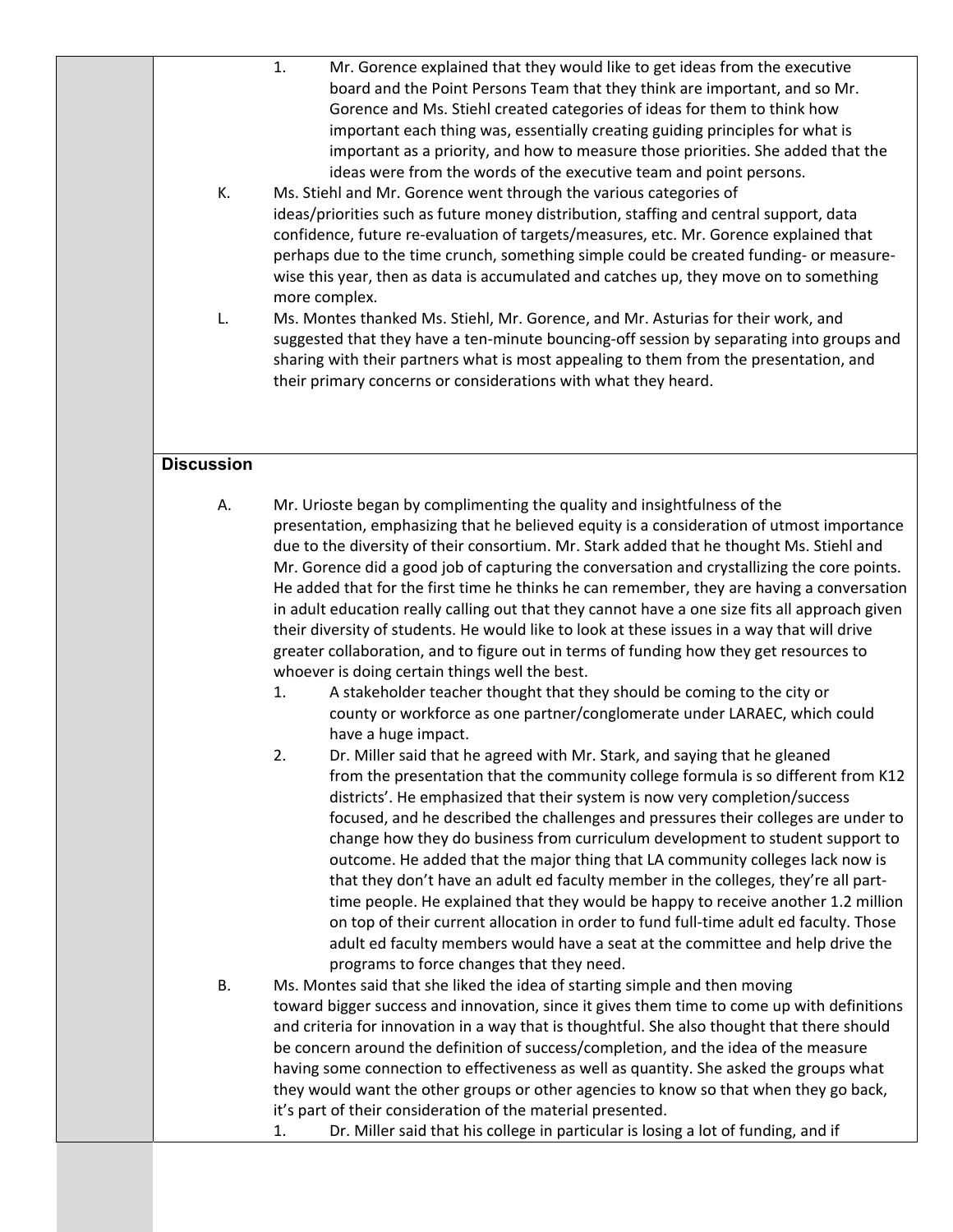it weren't for the safety harness the system is currently enjoying, a lot of Community College districts would be having problems right now, and some are. Unless they find a way to make up that gap and grow again, they will be looking at significant furloughs within two years since they will not have the money to support personnel. As much as the chancellor/etc. want adult education to grow, if they have a nickel to put towards something else they will. So if they were able to have those nine staff members, it would help stop that. The state just gave them 4.4 million dollars to hire more faculty, but Dr. Miller cannot take a nickel out of that for adult education because they are not a priority.

- 2. Mr. Stark said that he thought the base equity success model is one he thinks they could most use today, but they need to look beyond this base to success, and they have to build some things in because success is the only thing that will drive the work in those areas.
- 3. Ms. Montes added that those outcomes will prove to the legislators that they need more money. On Culver City, that consideration of effectiveness factor in determining some of those values that success rate section, considering not just the number, but the effectiveness is what they would like others to take back.
- 4. Ms. Jacquez explained that MUSD scans across 10 cities, and 40% of the parents of their students don't have a high school diploma. They work alongside the K12 administration to strengthen the appropriate programs. In regards to metrics, they feel that they have to have a growth in student outcome be part of them. The 17‐18 TE data may or may not be the most accurate, since recently TE data was all over the place. With regards to unduplicated measures, when they finally got that data in it was a huge difference in numbers.
- 5. Mr. Urioste said that he thought innovation was important, but also expensive, and discussed IET programs as an example in their investment in staff hiring, curriculum development, and resources. He thought the state has not considered the actual cost to support programs like IET.
- 6. Dr. Miller seconded Mr. Urioste's sentiments, and emphasized that they need to put every dollar they possibly can in driving success for their students, and developing new innovative programs that may or may not get students through the pipeline faster to their goals in this day and age. But innovation should be considered as whether it actually moves the needle for success.
- 7. Mr. Stark added that, regarding Equity, they have some pretty serious equity issues in terms of how they have been giving out funds, and asked whether the board would like to address it in the short-term, long-term, or not at all. Ms. Montes said that one of the goals of the meeting today is to figure out what's next, and she asked if there were other discussion topics those present wanted to go back to, or if they should process the presentation and data discussed today and whether there were topics they should bring back to discussion.
- 8. Dr. Miller suggested that they could come up with a cost-per-instructor/per-student instructional talk. He does not know if it would be tied to completion or tied to the courses that they take, and he suggested that they could come up with a broad metric based on completion/courses, and the number of sections being offered.

## **Final Discussion**

A. Mr. Asturias said that they have met all of the recommendations offered to LARAEC from the state office with one exception: the rightsizing of the district allocations. As long as that is not met, they are subject to the recommendations of the auditors for another 6 months/1 year. He advised the board to keep in mind that if this were to become an action item, it would have to become one in February. Because if there are to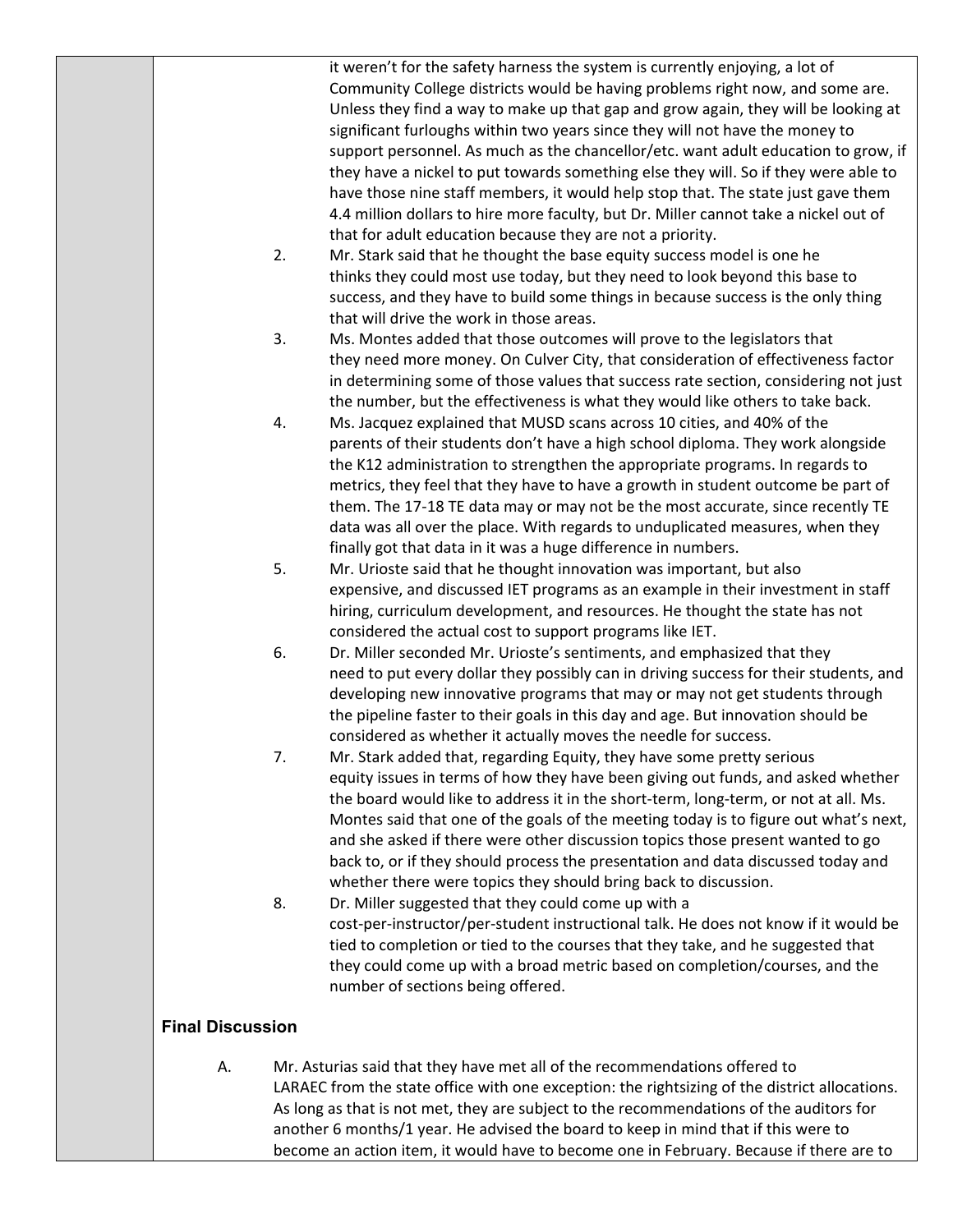|    | be pink slips, they would need to go out by March 15th. Mr. Asturias said that what that<br>means is, retroactively in January we would have to have a discussion at the next open<br>meeting, so if they needed to have a second workshop it would have to be between now<br>and the next January regular meeting in the middle of January. He said it was something to<br>keep in mind as they push forward with this decision. Mr. Asturias referred to previous<br>discussions during the meeting of starting with simple solutions and going to more<br>complex ones, saying that they might need to do something to address the issues at hand<br>and then move forward perhaps with the three year plan, formulating a more complex<br>formula down the road. |
|----|----------------------------------------------------------------------------------------------------------------------------------------------------------------------------------------------------------------------------------------------------------------------------------------------------------------------------------------------------------------------------------------------------------------------------------------------------------------------------------------------------------------------------------------------------------------------------------------------------------------------------------------------------------------------------------------------------------------------------------------------------------------------|
| В. | Mr. Urioste thought it would be good to take the information from this meeting<br>and share it with each board members' supervisors, get their input, and bring it back.                                                                                                                                                                                                                                                                                                                                                                                                                                                                                                                                                                                             |
| C. | Dr. Miller suggested that within a three-year period they could get back to a<br>right-size allocation, and that the sooner other consortium members know that they would<br>like to hire additional full-time adult ed staff, the sooner they can take action back to their<br>superintendents.                                                                                                                                                                                                                                                                                                                                                                                                                                                                     |
| D. | Mr. Stark wanted to point out that they currently have a situation where their<br>funding is out of whack, and it was pointed out in the state audit for MUSD. Based on the<br>data presented today, he thought that they do have a clear anomaly pointed out by the<br>state, and the question whether LARAEC does anything about it: he feels they have to,<br>because if they don't they put LARAEC at risk of other action by the state. Given what was<br>shared today, they have at least a reasonable starting point for perhaps making a<br>determination.                                                                                                                                                                                                   |
| Ε. | Ms. Jacquez asked whether Dan Garcia's presentation regarding MUSD<br>returning roughly 8 million dollars was not part of rightsizing funding numbers, and said<br>that some of the numbers in the presentation were incorrect.<br>Dr. Mullen said that the numbers are not rolling up correctly in TE across<br>1.<br>the state, and they don't know how to fix it currently.<br>2.<br>Mr. Stark asked Dr. Miller if, when he mentioned earlier about hiring the<br>teachers, it was something for the school year 2019/2020. Dr. Miller said that it<br>was, as they were going into the 3-year cycle, and that it was assuming some level<br>of redistribution and COLA.                                                                                          |
|    | Mr. Stark said that he understands that now that they know and the data's<br>3.<br>very clear and it's been called out in an audit, he thinks the right-sizing is<br>something they should address. When they are looking at these simulations and<br>the cost per student, it is considerably higher to look at cost per student at<br>Montebello. Dr. Miller asked for a calculation regarding that from staff, and Mr.<br>Urioste suggested going back to the audit report. Mr. Urioste added that if a<br>member district is unable to offer programs or has waiting lists, LARAEC could be<br>setting themselves up a lawsuit by one of those students claiming there is a<br>disparity in funding amongst the consortium.                                      |
| F. | Ms. Stiehl displayed data on funding per student and funding, from Ms. Ocampo<br>and from the audit. There were some questions about discrepancies in MUSD's per student<br>amount for previous school years.                                                                                                                                                                                                                                                                                                                                                                                                                                                                                                                                                        |
| G. | Ms. Montes suggested bringing this information to a future meeting for<br>discussion. Dr. Miller suggested sitting down with MUSD offline, with a few board<br>members, and developing a recommendation. Mr. Asturias said that that may be contrary<br>to Brown Act procedures, and Dr. Miller said that they can have one or two of the board<br>members without it being public. Dr. Mullen added that they can have a board member<br>and a staff person as well.<br>Philip Tenorio asked if they could define effectiveness vs ineffectiveness<br>1.<br>in the language of the state audit, since that definition has to come up again and<br>again, and he thinks they should have some kind of finality on the related                                        |